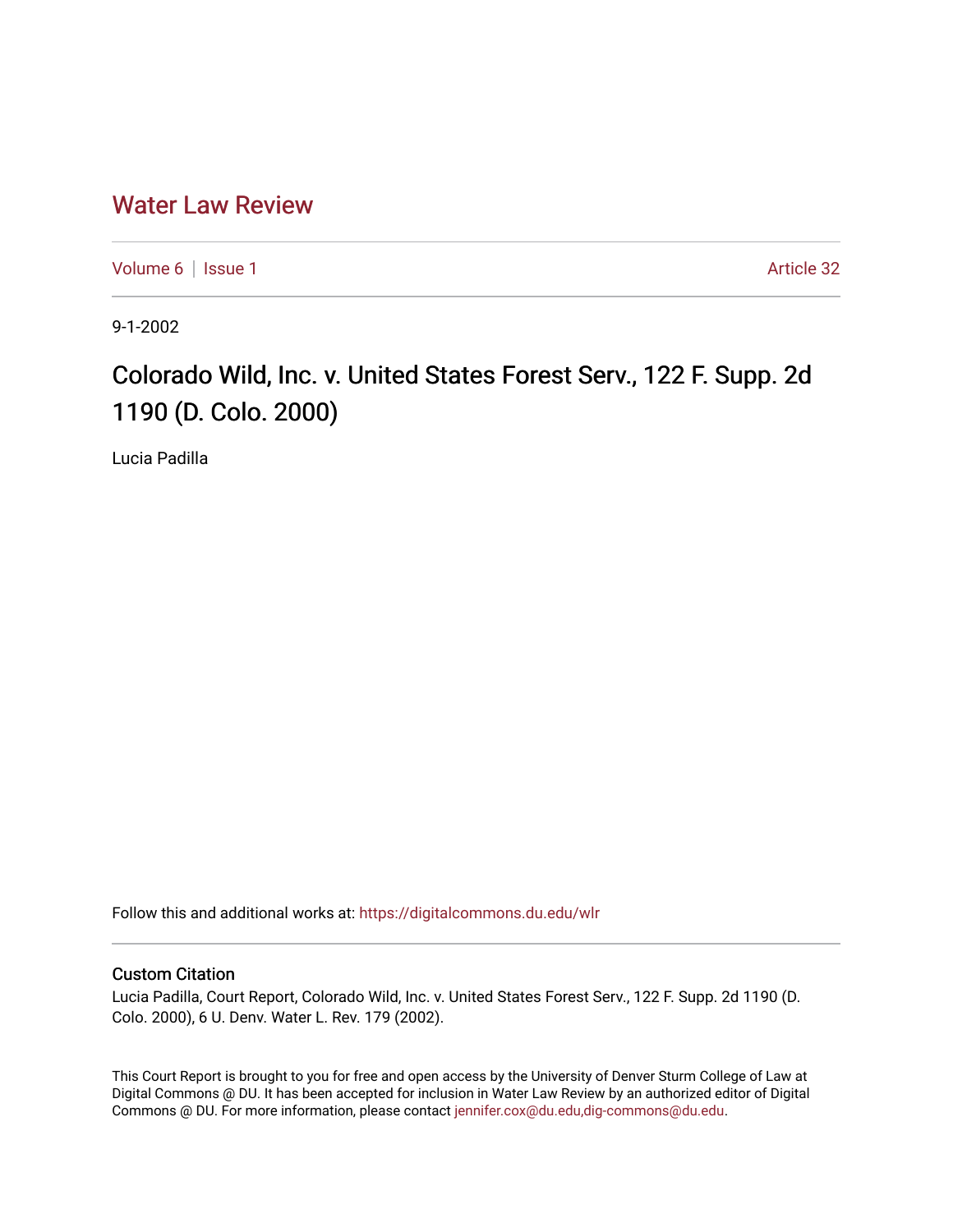**Colorado Wild, Inc. v. United States Forest Serv., 122 F. Supp. 2d 1190 (D. Colo.** 2000) (holding Colorado water quality standards only apply to discharges of pollutants and not to withdrawals or appropriations of water; further holding section **313** of the Clean Water Act does not waive the United States' sovereign immunity when the federal agency was not itself the polluter in violation of the Clean Water Act).

Colorado Wild unsuccessfully exhausted its administrative remedies and brought suit against the United States Forest Service ("Forest Service") challenging its approval of a Master Development Plan ("Plan") for Arapahoe Ski Basin Area in The United States District Court for the District of Colorado. Defendant-Intervener Dundee Realty operated the ski area, and through the Plan, sought to increase its artificial snowmaking operations by diverting water from a tributary of the Snake River. The court heard the Forest Services' motion to dismiss pursuant to Rules 12(b) **(1)** and **12(b) (6)** of the Federal Rules of Civil Procedure.

Colorado Wild contested the Forest Service's approval of the Plan for Arapahoe Basin Ski Area located in the White River National Forest near Dillon, Colorado. The Plan would allow Dundee Realty to divert water from the North Fork, a tributary of the Snake River, in order to increase its artificial snowmaking operations. As a relatively clean water source, the tributary assisted to dilute the concentration of toxic metals within the Snake River. Colorado Wild contended that diverting water from the North Fork would increase the pollutants in the Snake River aggravating the Snake River's water quality problems.

Colorado Wild alleged three causes of action against the Defendants: (1) violation of the National Forest Management Act ("NFMA"); (2) violation of the Clean Water Act ("CWA"); and (3) violation of the Freedom of Information Act ("FOIA"). It argued the Forest Service failed to observe and enforce the maintenance of state water quality standards in Colorado in violation of NFMA and 36 C.F.R.  $\S$  219.10(e) and 251.56(a)(1)(i)(C). NFMA requires the Forest Service to ensure that all activities it allows comply with state water quality standards under 16 U.S.C. § 1604(i). The Forest Service contested this cause of action, asserting that Colorado does not regulate water quality standards, and therefore Colorado Wild failed to state a claim upon which relief could be granted.

The court first pointed out that Colorado regulates water quality and water quantity through two separate entities. Under the Water Quality Control Act, the Colorado Water Quality Control Commission and the Water Quality Division ("Water Quality Agencies") regulated water quality. However, Colorado water courts administer water quantity via the prior appropriation system. The court also looked at the legislature's intent in creating the Water Quality Agencies and emphasized the Colorado legislature "made clear its intention that the Water Quality Agencies' authority cannot be exercised in a manner